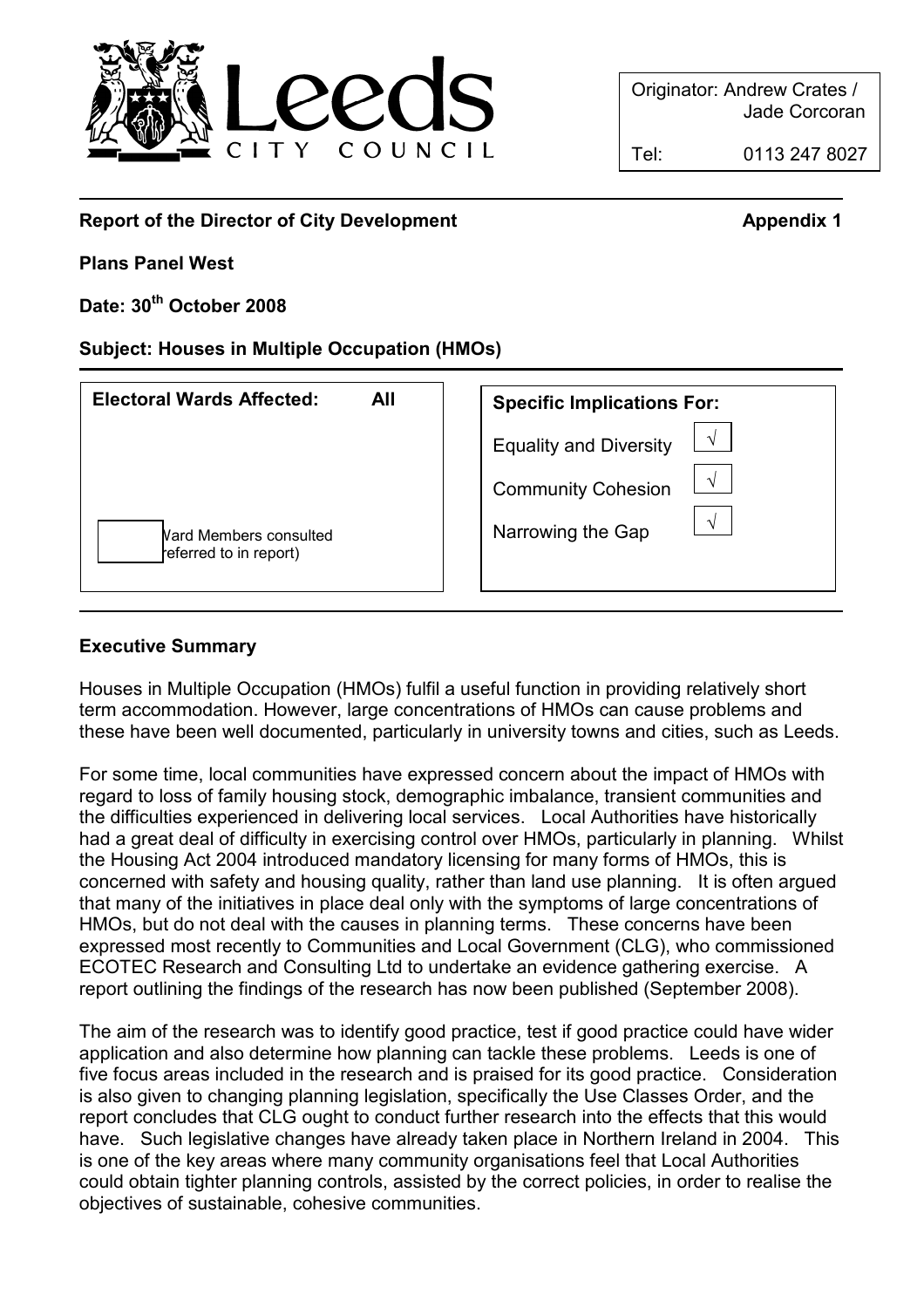## 1.0 Purpose of this Report

- 1.1 This report is intended to update Plans Panel Members on the recent work carried out for Communities and Local Government (CLG) in relation to Houses in Multiple Occupation (HMOs). ECOTEC Research and Consulting Ltd have now produced a final report for CLG outlining their research, findings and recommendations. For information, a full copy of the final report can be viewed by following the web link: http://www.communities.gov.uk/publications/planningandbuilding/evidenceg atheringresearch
- 1.2 This report also aims to advise on what the implications of ECOTEC's findings are for Leeds.

### 2.0 Background Information

- 2.1 In Leeds, the larger part of the student population live in shared houses, forming part of the traditional housing stock. This is often housing which may well otherwise be used for family housing. Despite planning policies and initiatives which try to deal with the effects of student developments in the locality, one of the key overriding problems is that the vast majority of student accommodation requires no planning permission to be used in the nature that it is (i.e. to accommodate six individuals or less). Where the Council has tried to pursue enforcement action against what are considered to be unauthorised HMOs, appeals have often been allowed on the basis that the property arguably still functions as a single dwellinghouse. This undermines the Council's policies and initiatives to try and improve local environments and create more sustainable communities.
- 2.2 A large proportion of the student accommodation is concentrated in inner north west Leeds, particularly in the Headingley and Hyde Park & Woodhouse Wards. Local residents, and in particular Leeds HMO Lobby, have made repeated representations to the Inner North West Area Committee, who have requested that the Council should lobby for legislative change. Leeds HMO Lobby is part of the National HMO Lobby, which has been campaigning for a number of years on issues affecting communities with high concentrations of HMOs. Through the exchange of ideas between the HMO Lobby and officers, a paper was presented to the Core Cities group, of which Leeds is a member. It was agreed that Leeds and Nottingham, who share similar issues with student HMOs, should write jointly to CLG to offer solutions. In addition, contact was made with the Local Government Association (LGA), Planning Advisory Service and the Planning Officers Society. Through the process of lobbying, officers have sought to keep Members abreast of progress, in addition to Leeds North West MP, Greg Mulholland, who is also a member of the All Party Parliamentary Group for Balanced and Sustainable Communities, which has an interest in HMO issues.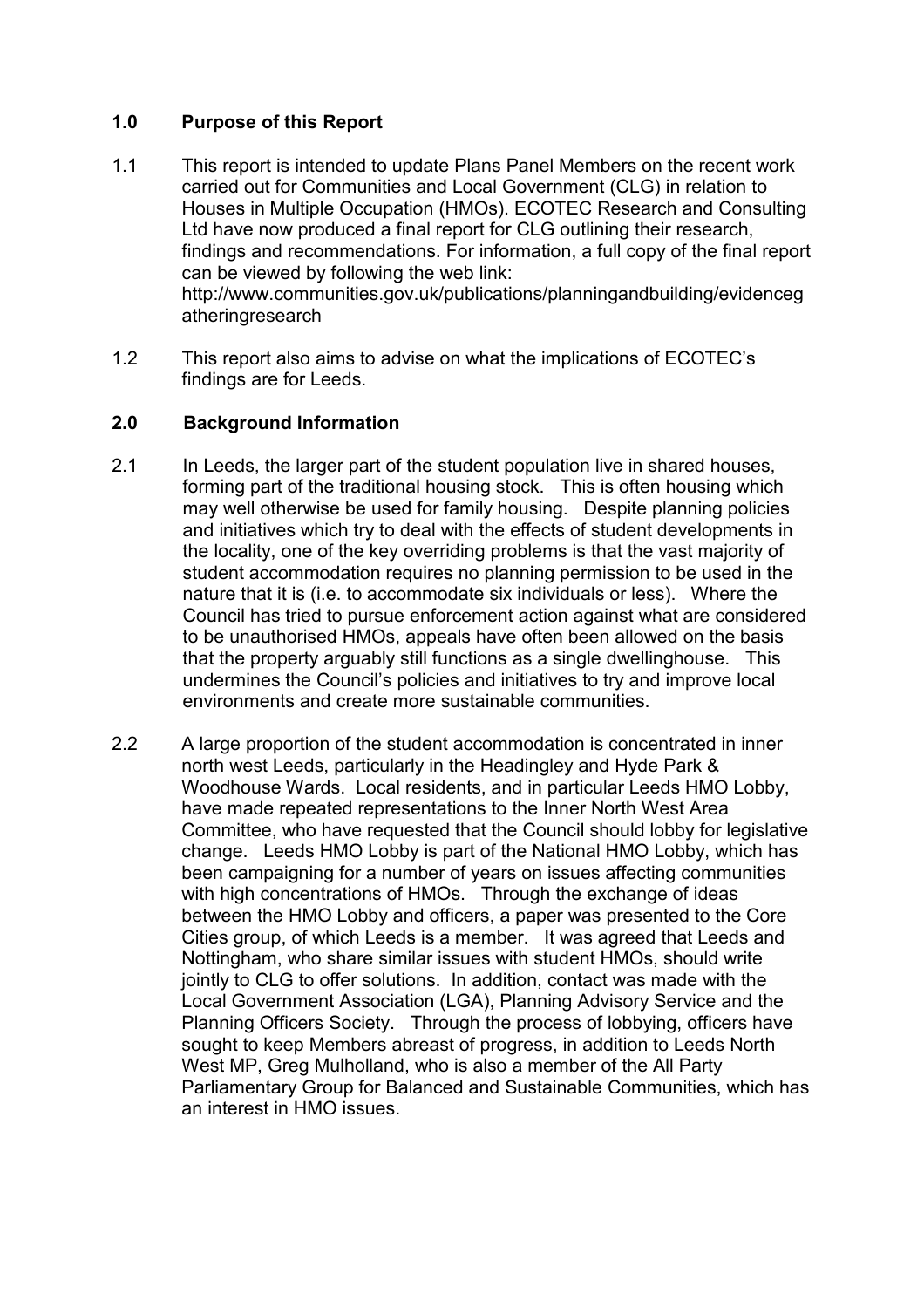#### The 'Northern Ireland Model'

- 2.3 In the joint letter from Leeds City Council and Nottingham City Council, it was suggested that CLG should consider an approach similar to the 'Northern Ireland model'. The approach taken in Northern Ireland has long been advocated by the National HMO Lobby. In Northern Ireland, the definition of an HMO is the same in both Planning and Housing terms. Furthermore, the Planning (Use Classes) Order (Northern Ireland) 2004 defines HMOs as being Sui Generis. This approach means that HMOs are more clearly and tightly defined and planning permission is required to change a use to and from them. This would give much greater control to Local Planning Authorities over the future development of HMOs.
- 2.4 In Northern Ireland, the existing use rights were conferred to those properties newly defined as HMOs. As such only properties being used as HMOs post 2004 are subject to planning control.
- 2.5 In order for the above to work in England and Wales, this would firstly require the re-definition of HMOs in planning legislation to the definition provided in the Housing Act 2004, which defines an HMO as an entire house, flat or converted building which is let to three or more tenants forming two or more households, who share facilities. Secondly, HMOs would need to be removed entirely from Class C3, either by being deemed Sui Generis, as above, or by adding an additional Class C4. The benefit of this approach is that it would deal with HMOs in their entirety, counteracting the argument that such an approach is seeking to discriminate against students.
- 2.6 Whilst concentrations of students in HMOs is the primary issue in Leeds, the above approach would have significant benefit to many other towns and cities across the country, such as market and coastal towns with high concentrations of HMOs.

## 3.0 Main Issues arising from the ECOTEC research

- 3.1 ECOTEC Research and Consulting Ltd were commissioned by CLG to carry out an evidence gathering exercise to review the problems caused by high concentrations of HMOs. The purpose of the evidence gathering exercise was to:
	- Identify good practice in areas that manage to cope relatively well with high concentrations of HMOs (particularly those occupied by students who tend to be transient, thus potentially causing problems around community cohesion and survival of community facilities),
	- Test whether these ideas could have a wider application in those areas that are having more difficulty with such issues and
	- Determine whether (and if so what) planning policy is a suitable lever to tackle these problems.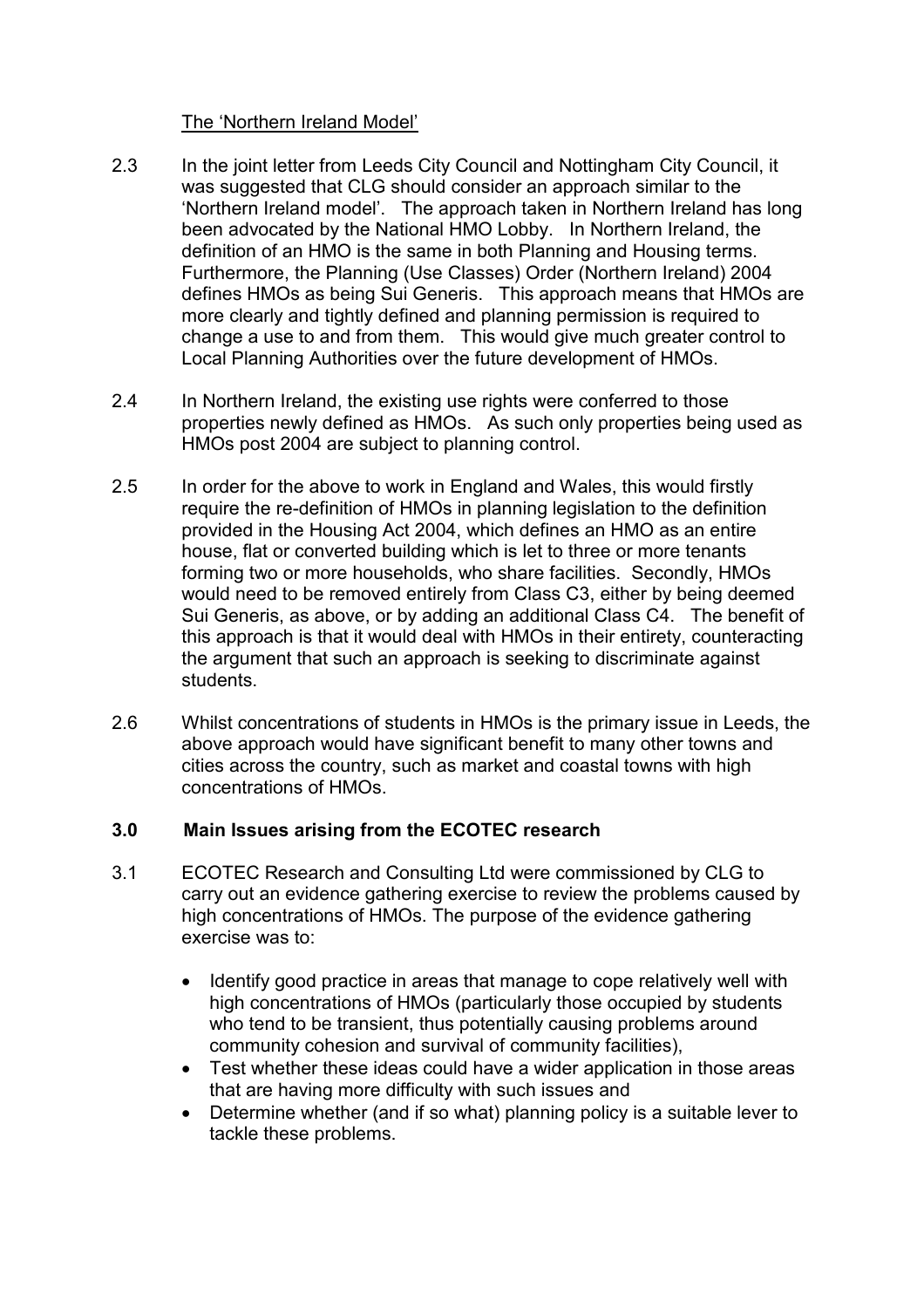- 3.2 As part of their work, a series of five focus groups with interested parties were set up to obtain a more in-depth understanding of the issues faced in each of the particular localities. The focus groups were held in areas that were currently experiencing issues around high concentrations of HMOs and student populations, including Leeds, Nottingham, Southampton, Loughborough and Exeter.
- 3.3 Given that Leeds was one of the five focus group areas, Leeds City Council has been significantly involved in the evidence gathering exercise and made strong representations with regard to the need for legislative change, in addition to the initiatives that are already in place. Specifically, ECOTEC carried out a number of interviews with local stakeholders including Council officers and held a workshop with the Council's Shared Housing Group. The existence of this multi agency group was one of the areas where Leeds was praised in the final report. This work culminated in a seminar session held at CLG's headquarters, attended by officers and members of Leeds HMO Lobby.

#### Findings of the research

- 3.4 CLG have now issued their final report, which contains the observations and recommendations made by ECOTEC, following the evidence gathering exercise. The report considers the arguments put forward by all of the stakeholders and the existing local level initiatives. The report states that there is much good practice and organisations in Leeds are praised in a number of areas, as illustrated in the table at Appendix A, extracted from the report. The text of the report specifically highlights initiatives such as Leeds City Council's 'Area of Housing Mix' Policy, a dedicated Community Planning Officer, 'To Let' board controls, the Shared Housing Group and Shared Housing Action Plan (SHAP). Whilst the report refers to the 'Area of Housing Mix' as an area of good practice, it is however disappointing that little support has so far been received by the Planning Inspectorate through appeals against the refusal of planning permission.
- 3.5 The report goes on to suggest a number of options as follows:
	- Option one do nothing,
	- Option two promote the use of non-planning related mechanisms and planning policy levers through wider dissemination, and
	- Option three amend the Use Classes Order to provide a definition of HMOs and allow tighter planning controls over houses in multiple occupation.
- 3.6 The report acknowledges that many stakeholders consider that the existing initiatives only really deal with the symptoms of HMO problems, but do not deal with the causes. It is also recognised that many stakeholders consider that changes to the Use Classes Order are an essential part of trying to control the growth and location of HMOs in the future, as per the 'Northern Ireland model'. Nevertheless, it is also recognised that there are counter arguments to the above made by some stakeholders, particularly with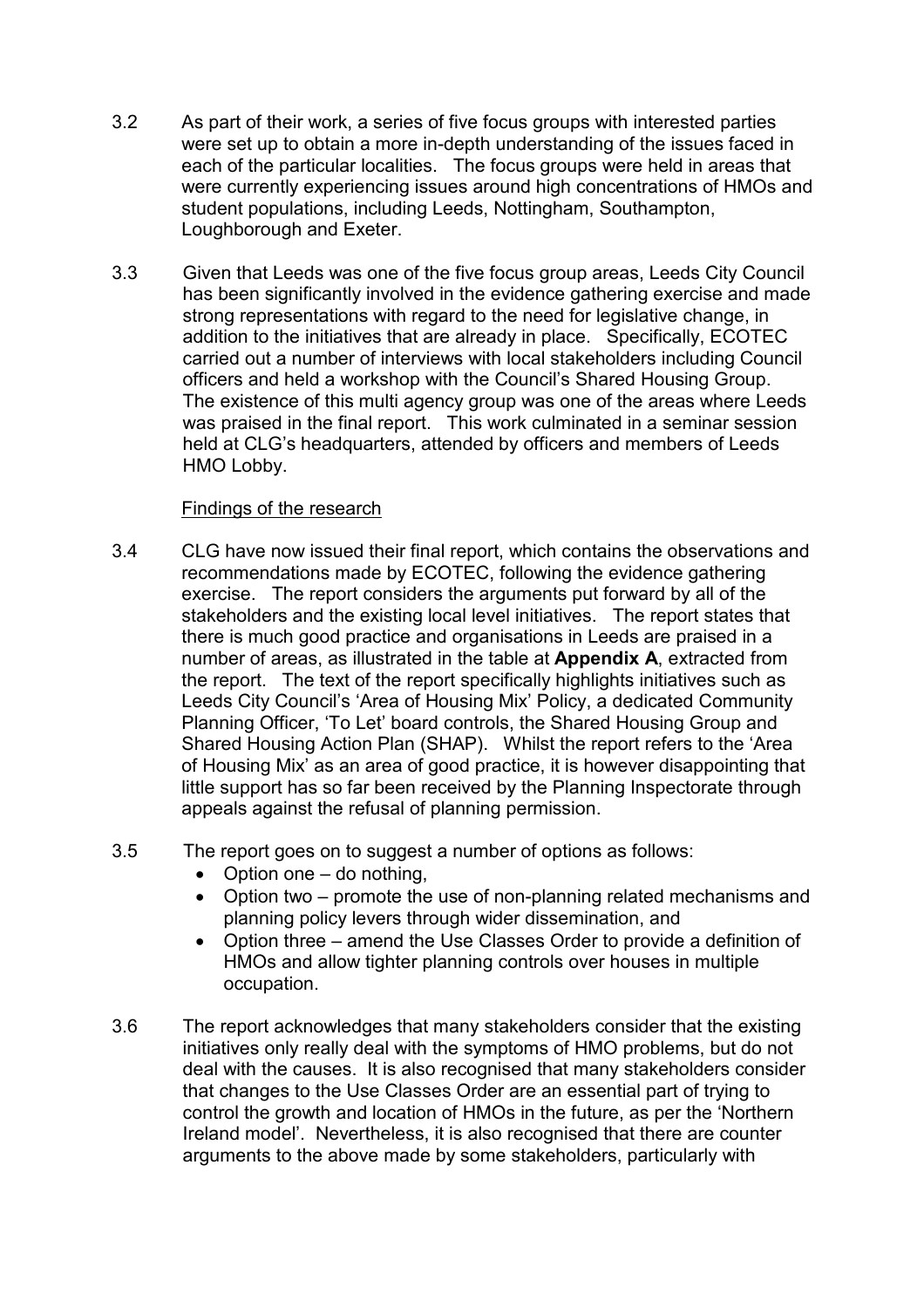regard to avoiding any unintended consequences, such as increasing rents, undermining regeneration and creating resource pressures.

- 3.7 The report suggests that various actions can be considered in the short term and medium-term to long-term. In the short term, it is suggested that there should be:
	- Wider dissemination of good practice.
	- Monitoring of existing housing and planning powers to ensure that they are being adequately used – HMO licensing, Landlord accreditation, dedicated staff and the use of specific development plan policies etc
	- A Task and Finish Group established by CLG to monitor the impact and effectiveness of current legislative powers and policies, identifying any weaknesses.
- 3.8 In the medium-term to long-term, should the evidence suggest that there is a need to consider amendments to the Use Classes Order, it is recommended that:
	- Further examination into Northern Ireland's experience should be undertaken and an assessment made of how effective the measures have been.
	- If legislative change is considered, attention must be paid to issues raised by stakeholders, including any unintended consequences, as mentioned above.

#### 4.0 Implications for Council Policy and Governance

4.1 As previously outlined, the majority of the methods of good practice are already adopted by Leeds City Council and other stakeholder organisations. It is argued that these address the symptoms, but do not respond to the structural issues involved with community cohesion and demographic imbalance, which are the result of a high proportion of students. Therefore, the implications of this report for Leeds are associated with continuing to lobby CLG with regard to further designing and testing of any legislative changes as a specific short term action. Subject to any future changes to the Use Classes Order, the Council would need to draw up appropriate and robust development plan Policies to deal with HMO issues. We can of course identify any other areas of good practice that we can learn from and apply within the city.

#### 5.0 Legal and Resource Implications

5.1 It is anticipated that officers, the Community Planner for Inner North West and groups such as the Shared Housing Group, Leeds HMO Lobby and other community organisations will continue to collaborate and assist with sharing good practice, as well as lobbying for legislative change.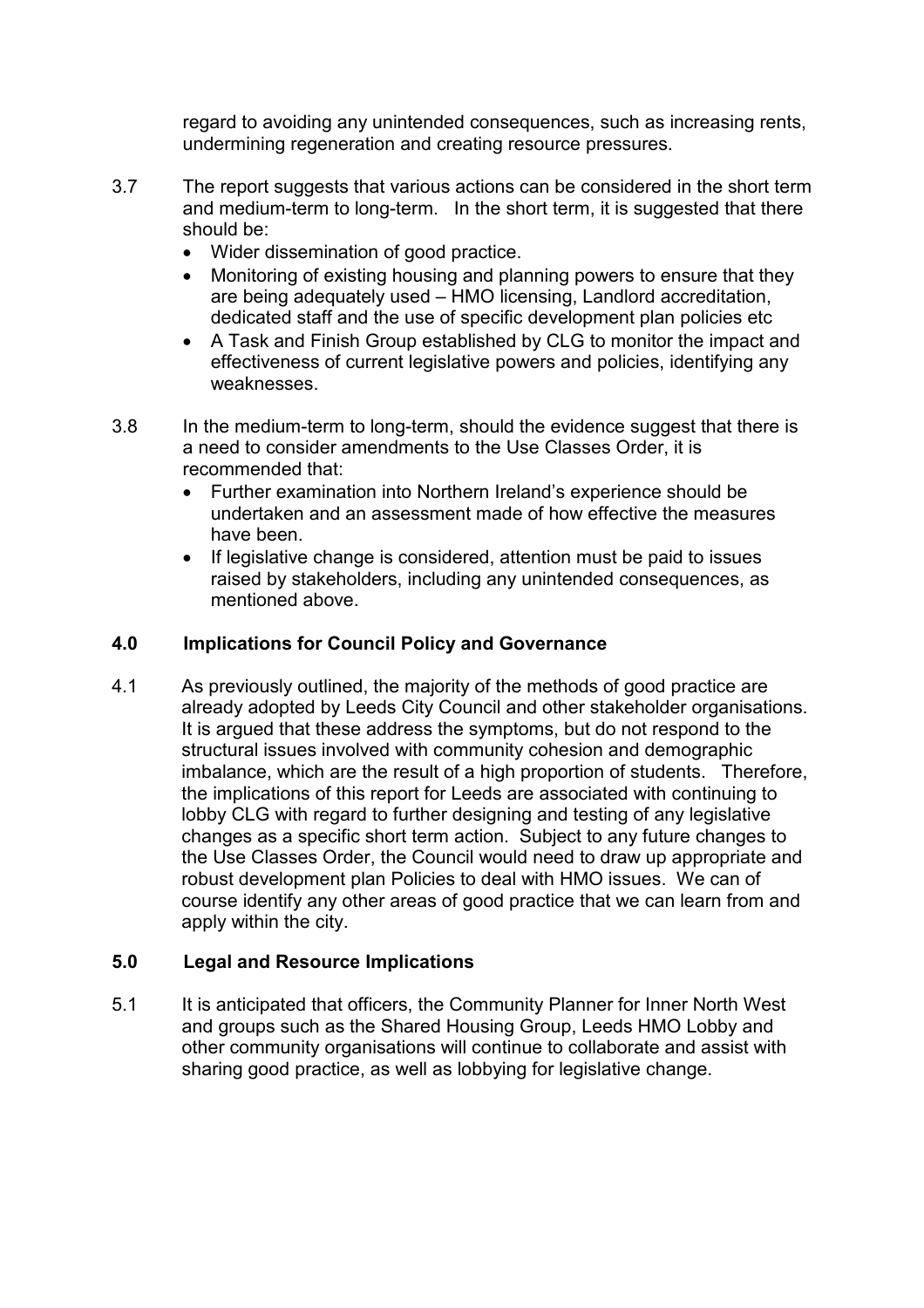#### 6.0 Conclusions

- 6.1 The role of ECOTEC has been to undertake an evidence gathering exercise for CLG in order to review the problems caused by high concentrations of HMOs. The report distils the issues and provides information on areas of best practice from the localities involved in the focus groups. Whilst the information on areas of good practice is useful, the report cannot go any further than to recommend that further research is carried out in relation to the Northern Ireland experience.
- 6.2 Leeds is often regarded by other local authorities as being at the forefront of good practice in dealing with the effects of high concentrations of HMOs. Clearly, despite these initiatives, there are still problems and so lobbying for legislative change is an appropriate course of action. Therefore, we must consider if there are any areas of good practice that we can learn from and also continue to lobby CLG, with support from the Core Cities, MPs, the National HMO Lobby and community groups, with regard to changes to the Use Classes Order, whilst being mindful of any unintended consequences.

## 7.0 Recommendations

7.1 Members are asked to note the contents of the report and comment as they feel appropriate. It is recommended that lobbying of CLG, MPs, the Local Government Association and other appropriate organisations continues in order to advance legislative change. Additionally, it is recommended that consideration be given to reviewing planning policy with regard to HMOs and student accommodation through the emerging Local Development Framework (LDF) process in order to ensure that we have robust policies in place.